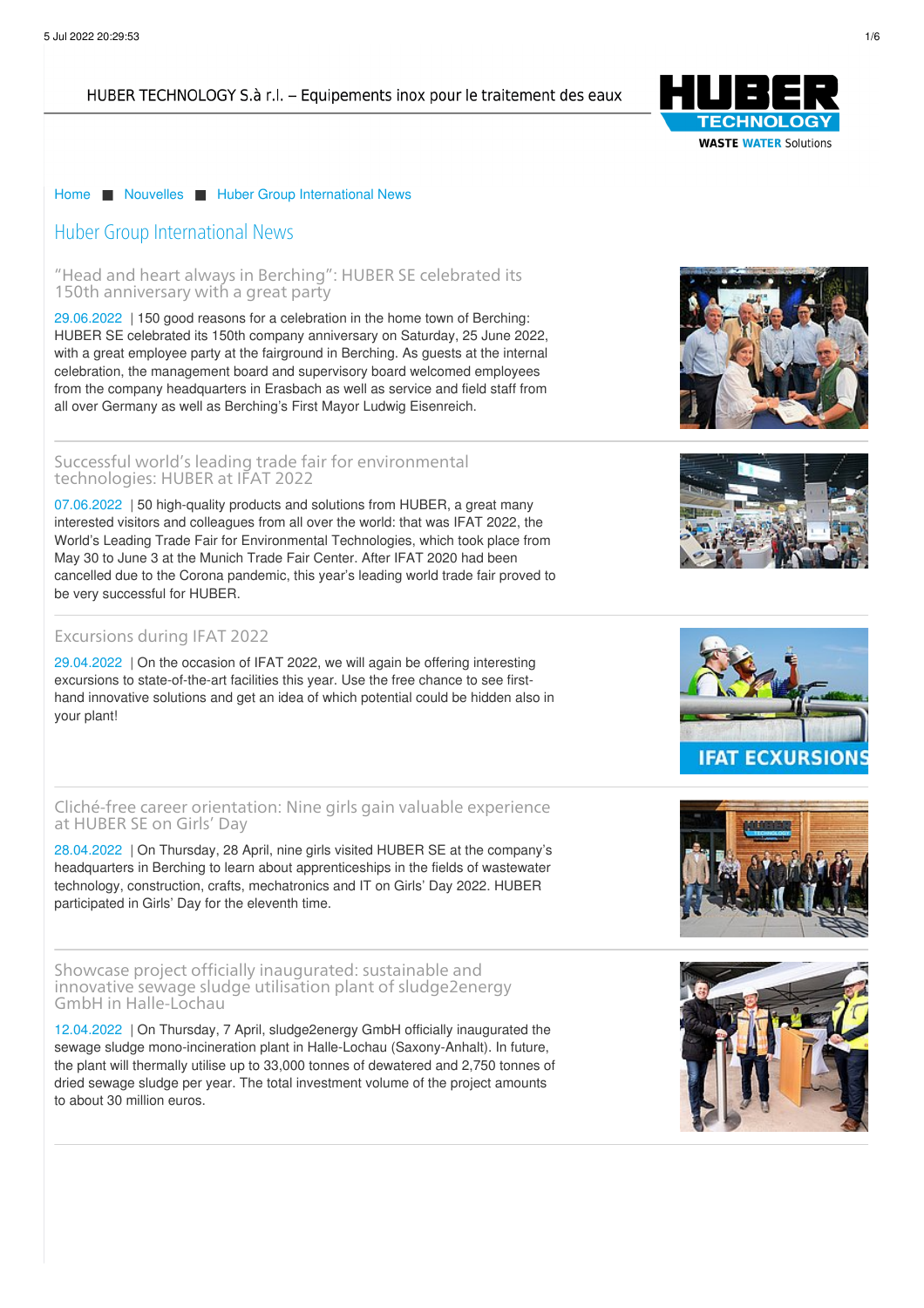#### 5 Jul 2022 20:29:53 2/6

[Groundbreaking](/fr/nouvelles/huber-group-international-news/news-article/news/groundbreaking-ceremony-for-the-construction-of-a-new-production-hall-huber-se-expands-the-company.html) ceremony for the construction of a new production hall: HUBER SE expands the company headquarters for its 150th anniversary

[06.04.2022](/fr/nouvelles/huber-group-international-news/news-article/news/groundbreaking-ceremony-for-the-construction-of-a-new-production-hall-huber-se-expands-the-company.html) | In the year of its 150th anniversary, HUBER SE 2022 is expanding its corporate headquarters in Berching. On Wednesday, 6 April, the official groundbreaking ceremony for the construction of a new production hall took place; the completion of the construction is also planned for this year.

IFAT 2022 : HUBER SE sera présent au salon mondial des technologies [environnementales](/fr/nouvelles/huber-group-international-news/huber-se-sera-present-au-salon-mondial-des-technologies-environnementales-a-munich-du-30-mai-au-3-juin-2022.html) à Munich du 30 mai au 3 juin 2022

[04.04.2022](/fr/nouvelles/huber-group-international-news/huber-se-sera-present-au-salon-mondial-des-technologies-environnementales-a-munich-du-30-mai-au-3-juin-2022.html) | Après quatre ans d'attente, l'IFAT, le salon le plus important au monde dans le domaine des technologies environnementales, se tiendra du 30 mai au 3 juin à la Foire de Munich. Dans le hall A2, stand 351, HUBER présentera une cinquantaine de produits, dont de nombreuses nouveautés et évolutions.

Great [supra-regional](/fr/nouvelles/huber-group-international-news/news-article/news/great-supra-regional-interest-in-the-future-topic-fourth-treatment-stage-successful-huber-wastewa.html) interest in the future topic "fourth treatment stage": successful HUBER Wastewater Symposium

[24.03.2022](/fr/nouvelles/huber-group-international-news/news-article/news/great-supra-regional-interest-in-the-future-topic-fourth-treatment-stage-successful-huber-wastewa.html) | On Wednesday, 23 March, HUBER SE hosted the first symposium "Advanced Wastewater Treatment for the Removal of Micropollutants" in Grevenmacher (Luxembourg).

The HUBER [Multi-Rake](https://www.huber.de/fr/huber-report/ablage-berichte/screens/le-degrilleur-rotatif-a-rateaux-rakemaxr-de-huber-une-histoire-a-succes-avec-plus-de-3000-machines-installees.html) Bar Screen RakeMax® – a success story with more than 3000 installed machines

[22.03.2022](https://www.huber.de/fr/huber-report/ablage-berichte/screens/le-degrilleur-rotatif-a-rateaux-rakemaxr-de-huber-une-histoire-a-succes-avec-plus-de-3000-machines-installees.html) | RakeMax® number 3000: In the course of its almost 20-year success story, the HUBER Multi-Rake Bar Screen RakeMax® has become the flagship among screens and screening plants. Special milestone: the 3,000th machine has already left the company headquarters in Berching.

Eleven [industrial-technical](/fr/nouvelles/huber-group-international-news/news-article/news/eleven-industrial-technical-apprentices-with-successful-graduations-at-huber.html) apprentices with successful graduations at HUBER

[11.03.2022](/fr/nouvelles/huber-group-international-news/news-article/news/eleven-industrial-technical-apprentices-with-successful-graduations-at-huber.html) | Successful graduates at HUBER: two technical product designers, four metalworkers specialising in construction technology and five precision mechanics specialising in mechanical engineering successfully completed their vocational training at HUBER at the beginning of the year.

HUBER SE further expands [headquarters](/fr/nouvelles/huber-group-international-news/news-article/news/huber-se-further-expands-headquarters-in-berching-for-the-150th-anniversary-of-the-company-in-2022.html) in Berching for the 150th anniversary of the company in 2022

[18.02.2022](/fr/nouvelles/huber-group-international-news/news-article/news/huber-se-further-expands-headquarters-in-berching-for-the-150th-anniversary-of-the-company-in-2022.html) | HUBER SE is expanding its corporate headquarters in Berching in 2022: the groundbreaking ceremony is scheduled to take place within the next few months, with completion of the new building also planned for this year. The investment volume of the new production hall with a built-up area of 7,000 m² amounts to approximately nine million euros

### Dans l'interview : Lucas Funari, ingénieur [technico-commercial](/fr/nouvelles/huber-group-international-news/news-article/news/dans-linterview-lucas-funari-ingenieur-technico-commercial-chez-huber-do-brasil.html) chez HUBER do Brasil

[09.02.2022](/fr/nouvelles/huber-group-international-news/news-article/news/dans-linterview-lucas-funari-ingenieur-technico-commercial-chez-huber-do-brasil.html) | Lucas Funari travaille chez HUBER do Brasil, la filiale brésilienne de HUBER SE, et soutient depuis septembre 2021 l'équipe de la division Ventes Amériques au siège de l'entreprise à Berching. Dans cet interview, il parle entre autres de son travail chez HUBER, de ce qui le motive en tant qu'amoureux de la nature dans son travail de tous les jours et ce que c'est de travailler pour une entreprise active dans le monde entier et forte de plus de 150 ans d'histoire.



resources. innovations. solutions. 30 mai au 03 juin 202 Hall A2, stand 351









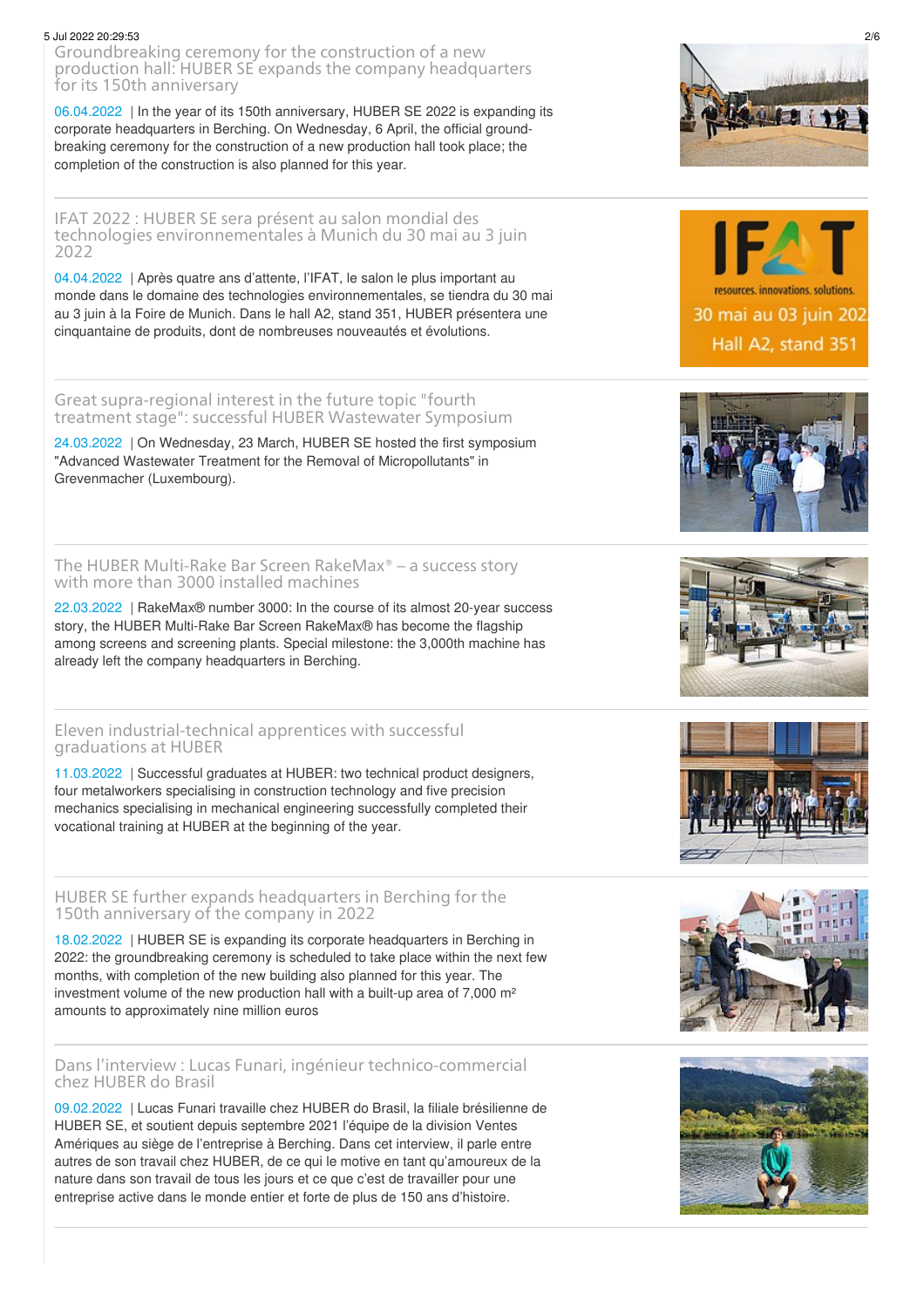#### 5 Jul 2022 20:29:53 3/6

Première étape majeure dans la nouvelle année : HUBER SE accueille le 800e [collaborateur](/fr/nouvelles/huber-group-international-news/news-article/news/premiere-etape-majeure-dans-la-nouvelle-annee-huber-se-accueille-le-800e-collaborateur-au-siege-de.html) au siège de l'entreprise à Berching

[11.01.2022](/fr/nouvelles/huber-group-international-news/news-article/news/premiere-etape-majeure-dans-la-nouvelle-annee-huber-se-accueille-le-800e-collaborateur-au-siege-de.html) | HUBER SE a accueilli, le lundi 10 janvier, le 800e collaborateur au siège social de Berching. Lors de son premier jour de travail, Wilhelm Buchberger a été accueilli par les membres du directoire : Georg Huber, Dr. Oliver Rong et Rainer Köhler ainsi que Georg Heinzelmann (responsable de la gestion de projets) et le service du personnel. Monsieur Buchberger viendra désormais renforcer l'équipe de gestion de projets.

# NEW: Video from the world's largest water [treatment](https://youtu.be/daYXd-sUwIE) plant (Bahr El-Baqar, Egypt)

[16.12.2021](https://youtu.be/daYXd-sUwIE) | The Bahr El-Baqar water treatment plant has recently been recognized by Guinness World Records as the largest plant of its kind. It holds three official world records, including the largest water treatment plant and the largest sludge drying plant. For this superlative project, HUBER supplies, among others, 128 HUBER Sludge Turner SOLSTICE® units and 64 HUBER Screw Conveyor Ro8 T units. Get inspired and informed about this exciting project by our short video on YouTube!

Installation de [monocombustion](/fr/nouvelles/huber-group-international-news/news-article/news/installation-de-monocombustion-des-boues-depuration-de-hanovre-lahe-installation-reussie-des-sech.html) des boues d'épuration de Hanovre-Lahe : installation réussie des séchoirs à disque HUBER RotaDry®

[18.11.2021](/fr/nouvelles/huber-group-international-news/news-article/news/installation-de-monocombustion-des-boues-depuration-de-hanovre-lahe-installation-reussie-des-sech.html) | Une autre étape importante du projet de Hanovre-Lahe de la société sludge2energy GmbH : les deux séchoirs à disques HUBER RotaDry® 2050 M ont été installés avec succès au cours de la semaine 44.

# NOUVEAU : HUBER et [sludge2energy](/fr/nouvelles/huber-group-international-news/news-article/news/nouveau-huber-et-sludge2energy-gmbh-sur-linkedin.html) GmbH sur LinkedIn

[16.11.2021](/fr/nouvelles/huber-group-international-news/news-article/news/nouveau-huber-et-sludge2energy-gmbh-sur-linkedin.html) | HUBER SE et sludge2energy GmbH (S2E) renforcent leur présence médiatique et participent depuis quelques mois au réseau social LinkedIn.

Now online: New website of [sludge2energy](/fr/nouvelles/huber-group-international-news/news-article/news/now-online-new-website-of-sludge2energy-gmbh.html) GmbH

[02.11.2021](/fr/nouvelles/huber-group-international-news/news-article/news/now-online-new-website-of-sludge2energy-gmbh.html) | New website presence for sludge2energy GmbH: The new S2E website has been online since Wednesday, 27 October.

Record mondial Guinness : HUBER fournit la [technologie](/fr/nouvelles/huber-group-international-news/news-article/news/record-mondial-guinness-huber-fournit-la-technologie-pour-la-plus-grande-installation-de-traitemen.html) pour la plus grande installation de traitement des eaux usées au monde en Égypte

[21.09.2021](/fr/nouvelles/huber-group-international-news/news-article/news/record-mondial-guinness-huber-fournit-la-technologie-pour-la-plus-grande-installation-de-traitemen.html) | De l'eau propre pour le Sinaï : La station de traitement des eaux de Bahr El-Baqar (Égypte) a été récemment désignée par Guinness World Records comme la plus grande installation de ce type au monde. Chaque année, plus de deux milliards de mètres cubes d'eau y sont traités sur une surface d'environ 650 000 mètres carrés. L'entreprise bavaroise HUBER participe à ce projet d'envergure en fournissant notamment 128 retourneurs de boue SOLSTICE®.

## "Upcycling instead of [drainpipe":](/fr/nouvelles/huber-group-international-news/news-article/news/upcycling-instead-of-drainpipe-huber-se-supports-project-every-drop-counts-in-neumarkt-region.html) HUBER SE supports project "Every drop counts" in Neumarkt Region

[30.07.2021](/fr/nouvelles/huber-group-international-news/news-article/news/upcycling-instead-of-drainpipe-huber-se-supports-project-every-drop-counts-in-neumarkt-region.html) | HUBER SE supports the project "Jeder Tropfen zählt" ("Every drop counts") for the collection of used cooking fats and oils from private households in the region. The Berching-based company helps the initiators Hubert Zenk and Heiko Lesch in financial form. In the Neumarkt region, collection machines are located in Berching and Freystadt.













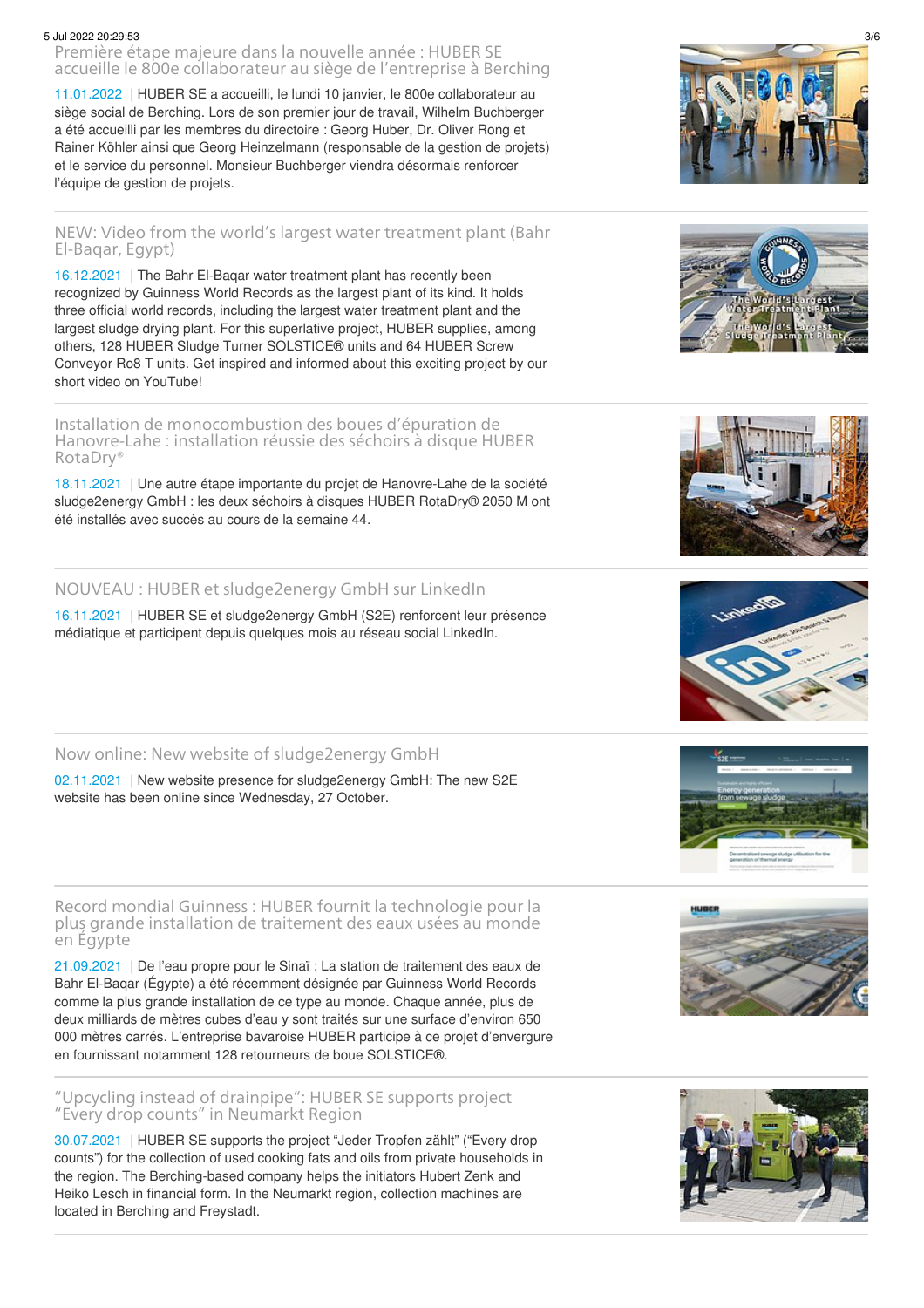#### 5 Jul 2022 20:29:53 4/6

European politician Manfred Weber and delegation of the Christian Social Union informed [themselves](/fr/nouvelles/huber-group-international-news/news-article/news/european-politician-manfred-weber-and-delegation-of-the-christian-social-union-informed-themselves-a.html) at the HUBER main site

[21.07.2021](/fr/nouvelles/huber-group-international-news/news-article/news/european-politician-manfred-weber-and-delegation-of-the-christian-social-union-informed-themselves-a.html) | MEP Manfred Weber visited the headquarters of HUBER SE in Berching with high-ranking CSU politicians from the Neumarkt constituency

#### New [Animation:](https://youtu.be/T-FUbjSzMZE) Fully automated solar drying system for large quantities of sludge

[09.06.2021](https://youtu.be/T-FUbjSzMZE) | HUBER's solar drying system evaporates up to 3 tons of water per year on one square meter of surface. We have developed a fully automated plant system that offers up to 2.5 hectares of drying surface: the system takes over the wet sludge at a transfer point and guides the dry granules until they are discharged, e.g. into containers. HUBER's solar drying system reduces sludge by 70,000 tons per year, making it suitable for large wastewater treatment plants. In the following animation at YouTube we present our solution which is already in use at various plants in a similar form.

## Video: HUBER Solutions for [Wastewater](https://youtu.be/t3ZB9VT1XTU) and Waste Treatment in Industrial Companies

[05.05.2021](https://youtu.be/t3ZB9VT1XTU) | HUBER offers complete and tailor-made solutions from a single source also in the sector of industrial wastewater and residue treatment. A new informative video shows how HUBER can support industrial companies in a variety of industries with their specific wastewater problems - in the manufacturing sector as well as in recycling industries. Get inspired and informed too by our short trailer on YouTube!

### Des nouvelles de l'installation de [mono-incinération](/fr/nouvelles/huber-group-international-news/news-article/news/des-nouvelles-de-linstallation-de-mono-incineration-de-boues-depuration-halle-lochau-de-s2e-gmbh.html) de boues d'épuration Halle-Lochau de S2E GmbH

[05.01.2021](/fr/nouvelles/huber-group-international-news/news-article/news/des-nouvelles-de-linstallation-de-mono-incineration-de-boues-depuration-halle-lochau-de-s2e-gmbh.html) | En 2018, la société sludge2energy GmbH s'est lancée, en tant que maître d'ouvrage, dans la construction d'une installation de mono-incinération de boues d'épuration au cœur de l'Allemagne, entre Halle (Saale) et Leipzig. Les travaux ont bien avancé et la mise en service ainsi que la période d'essais de l'installation de séchage et d'incinération des boues sont actuellement prévues pour le 3ème trimestre 2021.

#### Video: Complete [wastewater](https://youtu.be/KU2awn3DP68) treatment at the Øygarden wastewater treatment plant in Norway

[17.09.2020](https://youtu.be/KU2awn3DP68) | An impressive large-scale HUBER project in Norway recently went into operation: In Øygarden, one of the most modern wastewater treatment plants in the country was built - with innovative and optimally matched HUBER technology. Watch the following video to get an impression of the entire purification process at this remarkable wastewater treatment plant.

## Project [Newsletter:](https://www.sludge2energy.de/fileadmin/huber-sludge2energy/documents/projektnewsletter_s2e_en.pdf) Recent Holistic concepts for thermal sewage sludge utilization

[05.08.2020](https://www.sludge2energy.de/fileadmin/huber-sludge2energy/documents/projektnewsletter_s2e_en.pdf) | With the sludge2energy process, a secured and energy self-sufficient thermal utilization of the generated sewage sludge quantities can be ensured permanently. The process is based on the combination of a sludge dryer and subsequent combustion in a fluidized bed furnace. Read about recent projects of sludge2energy GmbH with effective and future-oriented concepts for solving the sewage sludge disposal emergency in the newsletter below.











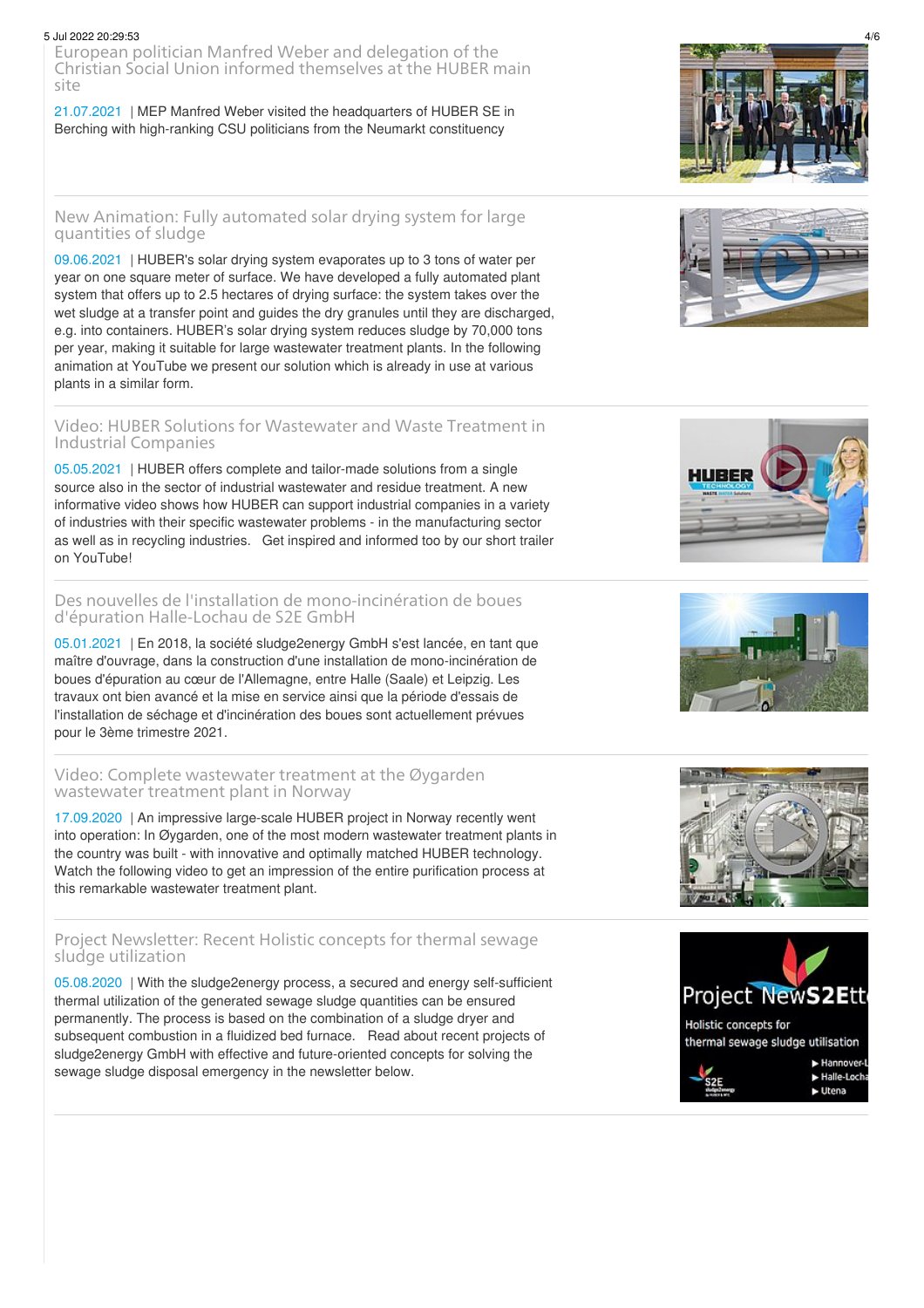# 5 Jul 2022 20:29:54 5/6

[Sludge2energy](/fr/nouvelles/huber-group-international-news/news-article/news/sludge2energy-gmbh-et-la-ville-de-straubing-en-marche-pour-lavenir-des-boues-depurations-en-bavier.html) GmbH et la ville de Straubing en marche pour l'avenir des boues d'épurations en Bavière

[21.07.2020](/fr/nouvelles/huber-group-international-news/news-article/news/sludge2energy-gmbh-et-la-ville-de-straubing-en-marche-pour-lavenir-des-boues-depurations-en-bavier.html) | Le référendum 2019 a été le signal de départ pour le projet de monoincinération de boues à Straubing. En date du 9 juillet, le marché pour l'ingénierie de l'installation a été attribué à l'entreprise sludge2energy GmbH, implantée à Berching, en groupement avec les entreprises HUBER SE et WTE.

# HUBER [extends](https://www.huber.de/fr/huber-report/ablage-berichte/screens/huber-etend-sa-gamme-des-degrilleurs-grossiers-avec-le-degrilleur-a-godets-trashlift-huber.html) its range of coarse screen systems with the HUBER Grab Screen TrashLift

[10.06.2020](https://www.huber.de/fr/huber-report/ablage-berichte/screens/huber-etend-sa-gamme-des-degrilleurs-grossiers-avec-le-degrilleur-a-godets-trashlift-huber.html) | Whether large debris, large-volume flotsam or suddenly occurring heavy rainfalls, the HUBER TrashLift protects your sewage treatment plant. The fully automated system is really easy to operate. Discover it for yourself!

# IFAT 2020 is [canceled—next](/fr/nouvelles/huber-group-international-news/news-article/news/ifat-2020-is-canceled-next-ifat-may-30-to-june-3-2022.html) IFAT: May 30 to June 3, 2022

[24.04.2020](/fr/nouvelles/huber-group-international-news/news-article/news/ifat-2020-is-canceled-next-ifat-may-30-to-june-3-2022.html) | After intensive discussions with industry associations, partners and many exhibitors from all segments of IFAT, the fair was now canceled with a heavy heart, after it has already been postponed from May to September. The next IFAT will now take place from May 30 to June 3, 2022.

# Chers clients, partenaires [commerciaux](/fr/nouvelles/huber-group-international-news/news-article/news/chers-clients-partenaires-commerciaux-et-amis-de-huber.html) et amis de HUBER

[19.03.2020](/fr/nouvelles/huber-group-international-news/news-article/news/chers-clients-partenaires-commerciaux-et-amis-de-huber.html) | Dans cette situation sans précédent où le COVID-19 continue de se répandre dans le monde entier, la sécurité de nos employés, de leurs familles, de nos clients et de nos partenaires commerciaux est une priorité absolue.

# IFAT 2020 reporté - Nouveau calendrier du 7 au 11 [septembre](/fr/nouvelles/huber-group-international-news/news-article/news/ifat-2020-reporte-nouveau-calendrier-du-7-au-11-septembre-2020.html) 2020

[16.03.2020](/fr/nouvelles/huber-group-international-news/news-article/news/ifat-2020-reporte-nouveau-calendrier-du-7-au-11-septembre-2020.html) | A l'instar de nombreux autres événements, le salon « IFAT » de Munich n'aura pas lieu comme prévu du 4 au 8 mai, en raison de la propagation du Coronavirus.

# HUBER USA – Nouveau siège de [l'entreprise,](/fr/nouvelles/huber-group-international-news/news-article/news/huber-usa-nouveau-siege-de-lentreprise-nouveaux-potentiels.html) nouveaux potentiels

[05.03.2020](/fr/nouvelles/huber-group-international-news/news-article/news/huber-usa-nouveau-siege-de-lentreprise-nouveaux-potentiels.html) | HUBER est présent aux États-Unis depuis le milieu des années 80. Les premières activités ont commencé avec un partenaire commercial qui fabriquait certaines machines HUBER sous licence. À la fin des années 90, HUBER a fondé sa propre filiale aux États-Unis, qui a pris depuis une position importante sur le secteur des eaux usées du marché nord-américain.

## HUBER SE [receives](https://www.huber.de/fr/huber-report/ablage-berichte/sludge-treatment/huber-se-decroche-le-contrat-pour-la-plus-grande-installation-de-sechage-solaire-au-monde.html) order for world's largest solar sludge drying plant

[02.12.2019](https://www.huber.de/fr/huber-report/ablage-berichte/sludge-treatment/huber-se-decroche-le-contrat-pour-la-plus-grande-installation-de-sechage-solaire-au-monde.html) | A huge new sewage treatment plant for a treatment capacity of 5 million m<sup>3</sup> per day is currently under construction in Egypt. The treated water will be used for the irrigation of agricultural land on the Sinai Peninsula. A total of 128 HUBER Slugde Turner SOLSTICE® units will ensure the reliable drying of the approximately 475,000 t dewatered sludge generated annually.





**POSTPONED**